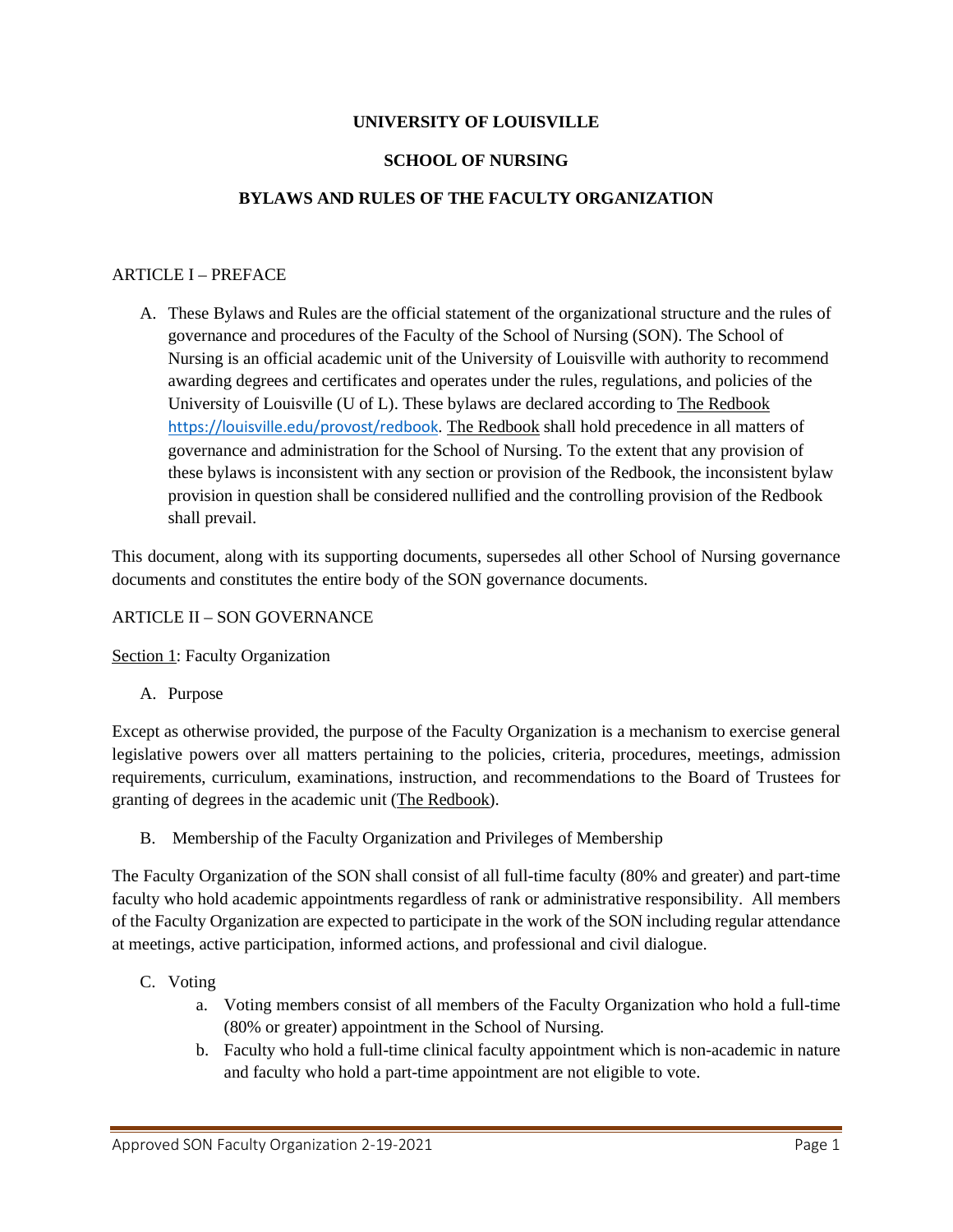## D. Organization Officers

- a. Chair: The meetings will be chaired by the Faculty Council (as defined in Article IX, Section 2, C) Chairperson or a designated representative.
- b. The duties of the chair include:
	- i. Preside over the Faculty Organization meetings.
	- ii. Consult with the appropriate Associate Dean in the appointment of individuals to search taskforces for tenured and probationary faculty.
	- iii. Consult with the Dean, Associate Deans, committee chairs, directors and faculty, as well as graduate and undergraduate student representatives, to generate an agenda for the Faculty Organization meetings.
	- iv. Oversee the distribution of the agenda to all faculty at least one week in advance of the Faculty Organization meeting.
	- v. The chairperson shall oversee notice to the faculty of scheduled meetings at the beginning of each academic year.
- c. Secretary: The Secretary is elected/appointed for a term of one year. The Secretary can be a term, tenured, or probationary faculty member.
- d. The duties of the Secretary include:
	- i. The Secretary shall be elected by the voting faculty in the election per Article IV section 2.
	- ii. Record the minutes of the Faculty Organization meetings.
	- iii. Disseminate the meeting minutes to all general faculty within 2 weeks of each Faculty Organization meeting and transmit minutes of actions taken by the faculty to the Office of the President and to the University Archives and post to current SON organizational management system.
	- iv. Record all motions considered in the Faculty Organization meeting.
	- v. Ensure motions that are passed receive the appropriate signatures.
	- vi. Post finalized motions to the current SON organizational management system
	- vii. Ensure any documents related to approved motions (e.g. updated/new policies) are appropriately filed.

Section 2: Functions of the Faculty Organization

- A. The Voting Faculty shall:
	- a. Represent the faculty of the SON, by eliciting and expressing the opinions, suggestions, and recommendations of the faculty.
	- b. Approve official documents related to the faculty of the SON not otherwise specified by the Bylaws.
	- c. Formulate and/or approve academic policies, new academic programs, curricula, or programmatic changes within the SON and make recommendations to the Dean and U of L Administration as appropriate in accordance with The Redbook.
	- d. Review, revise, reaffirm, and approve policies, criteria, and procedures related to faculty personnel.
	- e. Participate in the evaluation of the structure and governance of the school.
	- f. Hear reports from the nursing leadership and committee chairs and act on motions or written reports.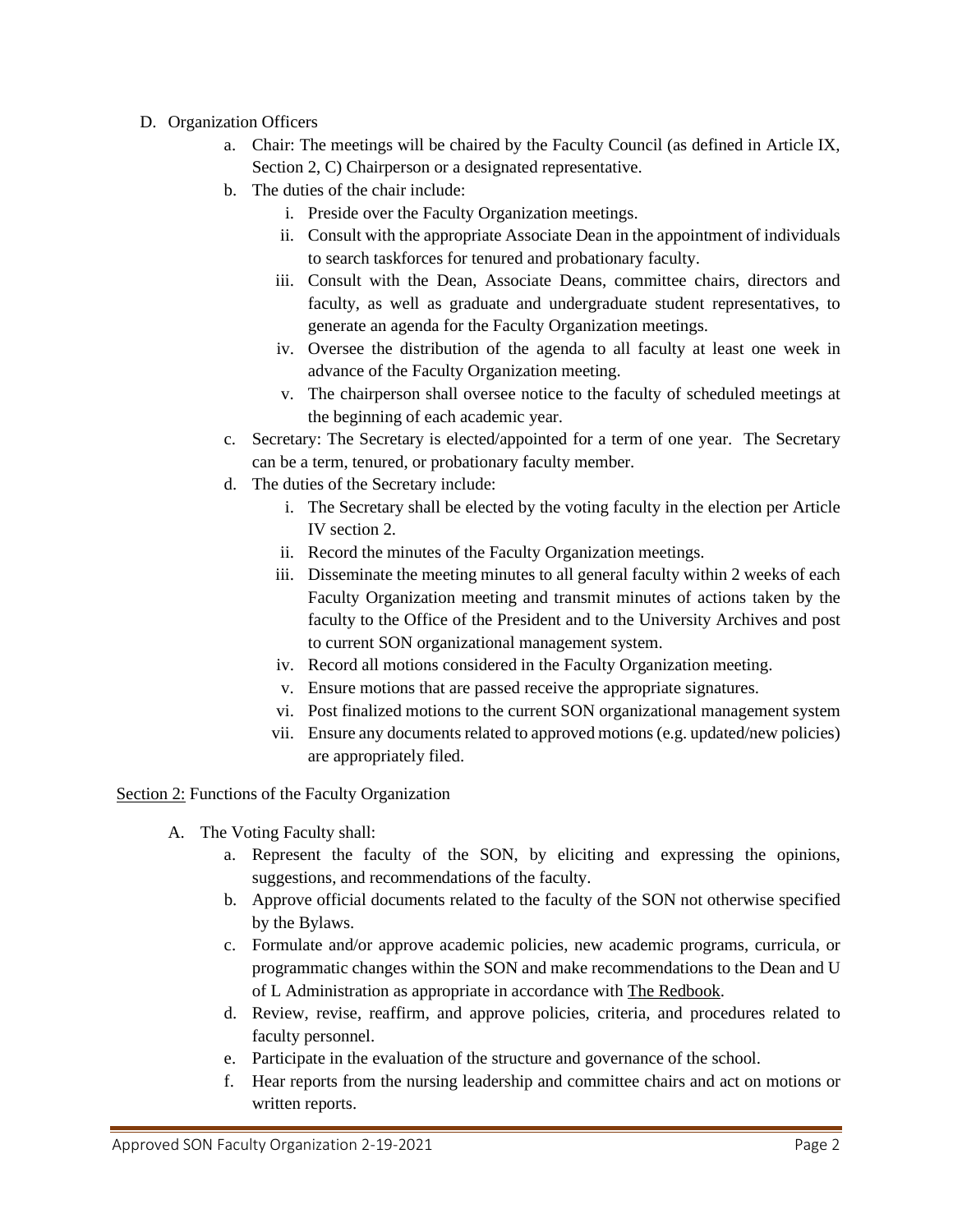- g. Review annual written summary reports from the Deans, Directors, and committee chairs related to the functioning of the SON.
- h. Receive information from the Dean, faculty Senators, and University committees which bear directly or indirectly on the SON.
- i. Adopt and amend bylaws as recommended by the Unit Effectiveness Committee
- j. Create standing and special committees from its membership as well as special taskforces to conduct SON business.
- k. Invite staff and student input in matters related to the SON.
- l. View and provide input into the strategic plan and fiscal priorities of the SON.
- m. Enter into an Executive session through adoption of a motion to do so, following Robert's Rules.

#### Section 3: Ad hoc Committees

- A. Ad hoc committees may be assembled upon recommendation of the Dean or Chair of any standing committee.
- B. Members of Ad hoc committees recommended by the Dean will be appointed by the Dean or the Dean's designee.
- C. Members of Ad hoc committees recommended by the Chair of a standing committee will be appointed by the chair of the committee.
- D. Ad hoc committees provide recommendations only to the Dean, Chair or Faculty.

### ARTICLE III – ADMINISTRATIVE TEAM

- A. Administrative Team
	- a. The Administrative team consists of the Dean and any other Associate or Assistant Deans and Directors.
- B. Appointment
	- a. The Dean shall be appointed by the Board of Trustees in accordance with The Redbook
	- b. The Dean recommends the appointment of associate or assistant Deans for approval by the Board of Trustees after seeking recommendations from the Appointment, Promotion, and Tenure Committee.
	- c. The Dean may appoint directors or others to an administrative assignment after seeking consultation from the Faculty Council.
- C. Administrative Responsibilities
	- a. The Dean will:
		- i. Be the educational and administrative head of the SON (The Redbook).
		- ii. Report to the Provost through the appropriate University-designated path.
		- iii. Appoint an Administrative team as detailed above.
		- iv. Appoint Ad hoc committees as deemed necessary for the functions of the SON.
	- b. In addition to items set forth in this document and in The Redbook, responsibilities of the administrative team are detailed in the job descriptions section of the Appendices.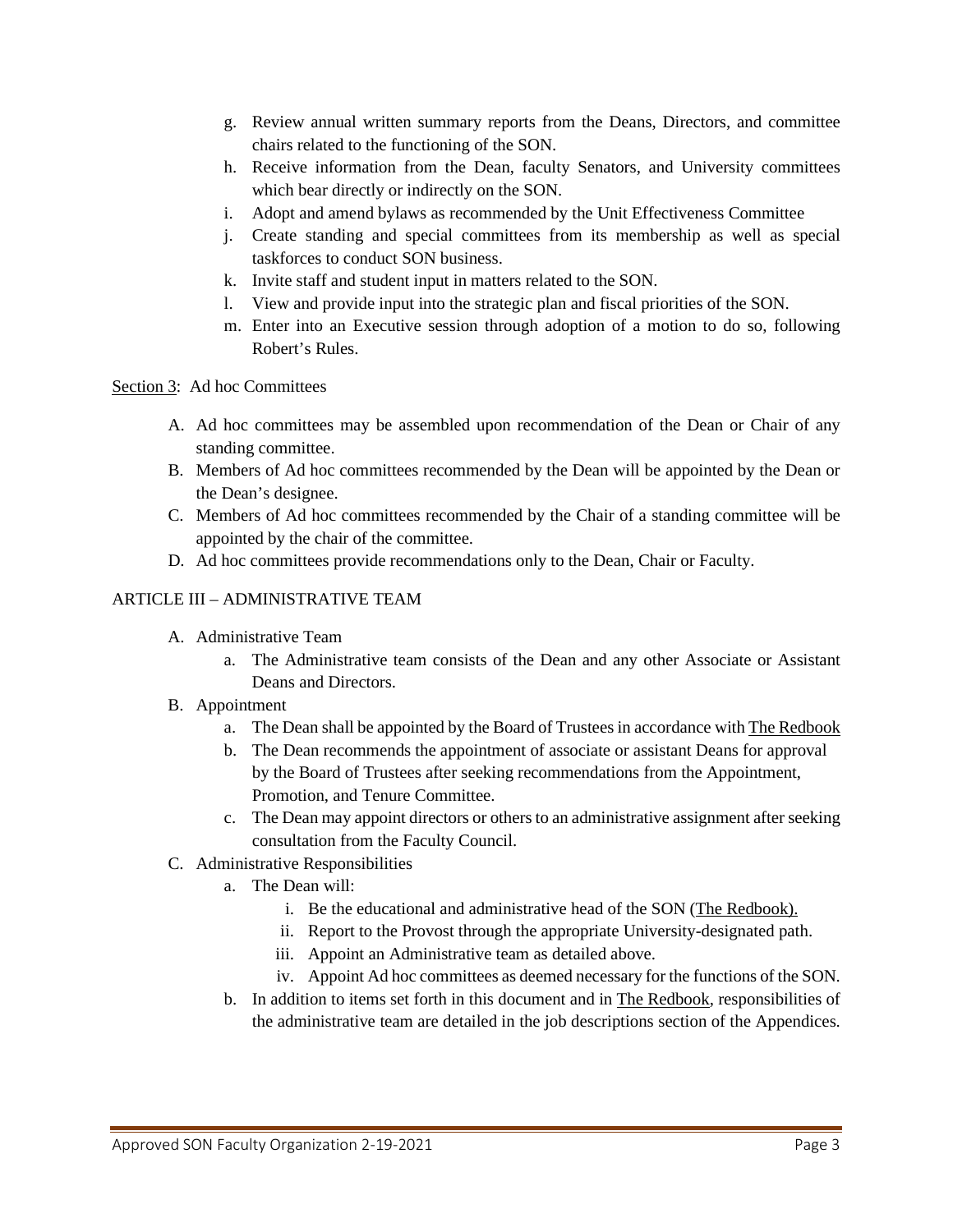# ARTICLE IV – GENERAL RULES OF GOVERNANCE FOR FACULTY ORGANIZATION AND STANDING COMMITTEES

### Section 1: Meetings

- A. The Faculty Organization and standing committees will meet at least six times per academic year, with a minimum of three meetings each fall and spring semester.
- B. A quorum will be greater than 50% of voting faculty within each committee or the Faculty Organization.
- C. Special meetings of the Faculty Organization may be called at the discretion of the Chair, or within four weeks of a written petition by at least one-fourth of voting faculty.
- D. Minutes of Faculty Organization and standing committee meetings will be taken, distributed, and archived in accordance with the rules of the University and The Redbook.
- E. Members who will be absent from regularly scheduled meetings shall give prior notice to the Chairperson.
- F. Except for Executive Sessions, all meetings are open.
- G. All faculty will have permission of the floor per Robert's Rules of Order

## Section 2: Nominations and Elections

- A. All members of the Faculty Organization who are not board appointed administrators may be elected to standing committees of the organization.
- B. Elected members of standing committees serve staggered terms of two years that begin each year on August 1<sup>st</sup>.
- C. Required elections for Health Science Center and University committees will be held as needed and will follow the bylaws of those committees.
- D. The School of Nursing standing committees and positions will be filled following the SON Nominations and Election Policy.
- E. If a vacancy in committee membership or office exists (by lack of nominee or resignation), the Dean or the Dean's designee will appoint a faculty member for the remainder of the academic year and in doing so will consider workload and committee diversity as a factor in the appointment.
	- a. If the vacant position is the representative to the Graduate School or Faculty Senate, a special election will be held.
- F. Ballots will be retained for two weeks following the announcement of the faculty election results.

## Section 3: Voting

- A. All full-time faculty who are not 100% clinical faculty have the right to vote in person, by phone or text, or by electronic ballot on Faculty Organization business, as well as standing and ad hoc committees of the organization, in executive session meetings, and when serving on a Dean appointed taskforce.
- B. For regularly scheduled meetings, there is no provision for absentee voting outside of the adopted voting procedure, except for faculty on approved Leave of Absence (LOA)/Sabbatical who may submit a vote to the chair prior to the meeting.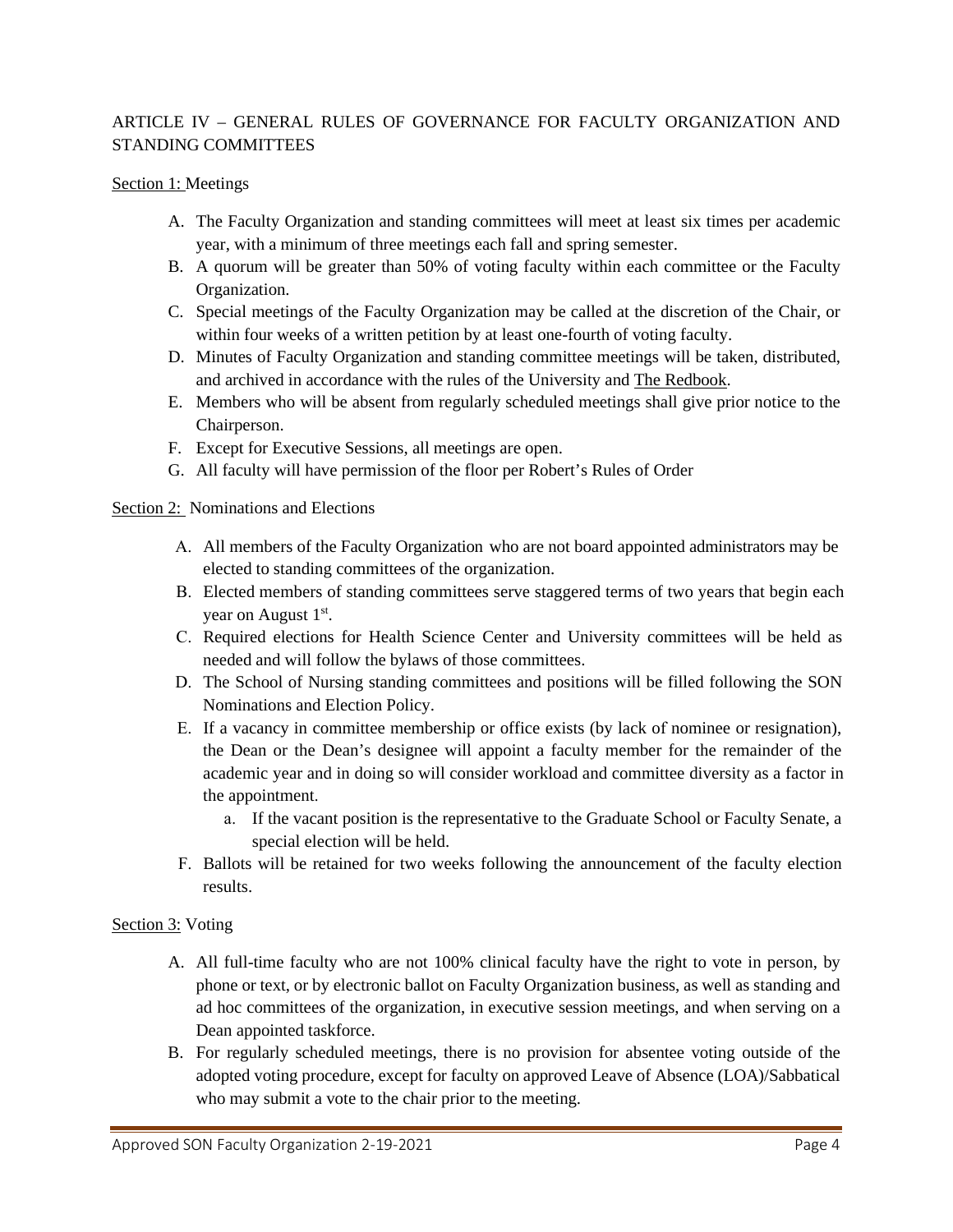- C. When a quorum is in attendance, a majority of the votes cast is sufficient for the adoption of any motion that is in order, except those which according to Robert's Rules of Order, require a two-thirds vote of those present and voting.
- D. Faculty on approved leave of absence (LOA) or sabbatical may vote in Faculty Organization.
- E. For specially-called meetings of the Faculty Organization, written absentee votes on motions included on the agenda may be submitted by any faculty member to the Chair prior to the meeting.
- F. Ex-officio members of committees may not vote on official committee business.
- G. Faculty enrolled as a student in a SON academic program shall not have voting privileges on issues related to the academic program in which they are enrolled.
- H. Electronic votes may be used for items that need to be addressed in between regularly scheduled meetings.

## Section 4: Reports

A. Written committee, Director, and Administrative reports will be submitted to the Faculty Organization Bi-Annually – one report is mid-academic year and one report is an end of academic year report.

## ARTICLE V – FACULTY SENATORS

#### Section 1: Qualifications

- A. Senators representing the SON must have a primary appointment in the SON.
- B. The Senators are elected as at-large representatives of the SON to fill the number of seats determined by the Faculty Senate.
- C. A minimum of one tenured or probationary faculty member should hold one senate seat at all times.
- D. Other seats may be filled by any full-time academic faculty member who has attained three years of service to the School of Nursing.

#### Section 2: Election

- A. Election shall be by paper or electronic ballot. The Unit Effectiveness Committee will call for nominations for the annual election to fill vacancies in number of Senators specified by the Senate.
- B. Members of the Faculty Organization will elect the senatorial at-large seats to be decided by majority vote.

#### Section 3: Responsibilities

- A. Senators represent Faculty of the SON in the University Faculty Senate.
- B. SON Senators shall report Faculty Senate business to the Faculty Organization.
- Section 4: A SON senator may seek reelection for one subsequent term. A faculty member may run again for a Senate position after 1 year has passed from the end of their term.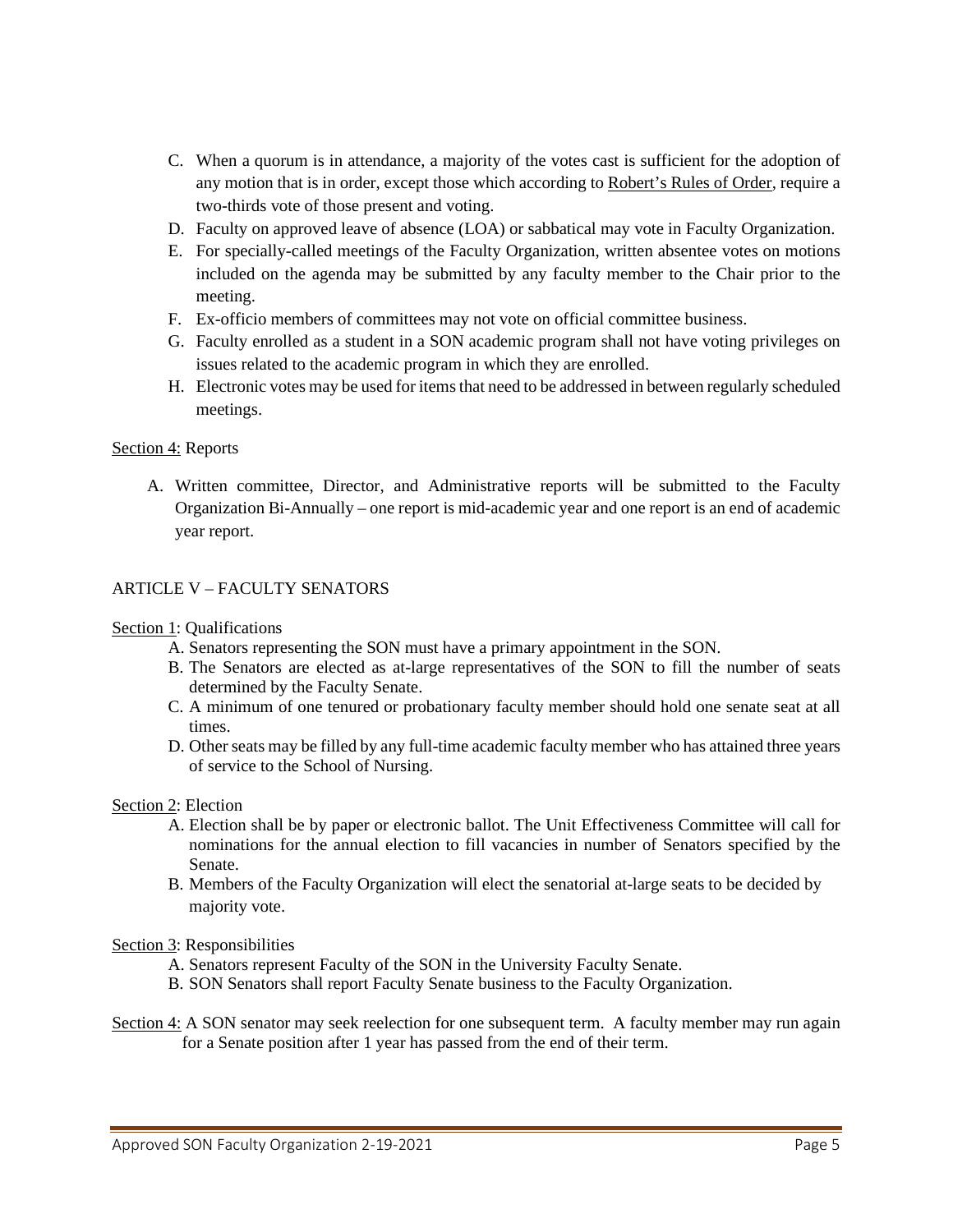## ARTICLE VI – PARLIAMENTARY AUTHORITY

#### Section 1: Rules of Order

- A. All meetings will be conducted according to the current edition of Robert's Rules of Order.
- B. The Chair can vote on motions.
- C. Student representatives are non-voting members on standing committees.
- D. A student representative may not serve as a chairperson on standing committees.
- E. Part-time faculty who qualify for standing committees based on their job function have full voting authority within the committee but do not maintain voting authority in the Faculty Organization.

#### ARTICLE VII – GENERAL PROVISIONS

#### Section 1: Proxy Voting

A. Voting by proxy shall not be permitted.

## Section 2: Conflict of Interest

A. The SON will follow the University conflict of interest policy.

#### Section 3: Committee Leadership

- A. All standing committees and taskforces should elect a chair.
	- 1. The chair is responsible for:
		- a. Seeking input for committee members to set an agenda for meetings.
		- b. Overseeing that the number of required annual meetings are held and meeting dates and times are communicated to committee members.
		- c. Overseeing the process of recording minutes and ensuring that minutes for each meeting are posted in the SON electronic filing system.
		- d. Providing bi-annual reports (academic mid-year and year-end) to the faculty regarding activities of the committee.
		- e. Oversight of the meetings according to Roberts Rules of Order.
		- f. Ensure that a quorum is present before voting commences.
- B. If a committee fails to elect a chair the Dean or the Dean's designee will appoint a chair.

#### Section 4: Evaluation

A. All committees and councils are responsible for items listed in the SON Evaluation Plan and should make recommendations to the faculty and administration as appropriate.

## ARTICLE VIII – AMENDMENT TO THE BYLAWS

#### Section 1: Provision

- A. These bylaws may be amended by the concurrence of two-thirds of the voting members of the Faculty Organization.
	- a. The proposed amendment(s) are to be sent to all voting faculty members at least fourteen (14) days prior to the meeting at which the vote will be taken.
	- b. All amendments shall be consistent with The Redbook.
	- c. The amendments shall be subsequently approved by the President of the Board of Trustees on the recommendations of the President.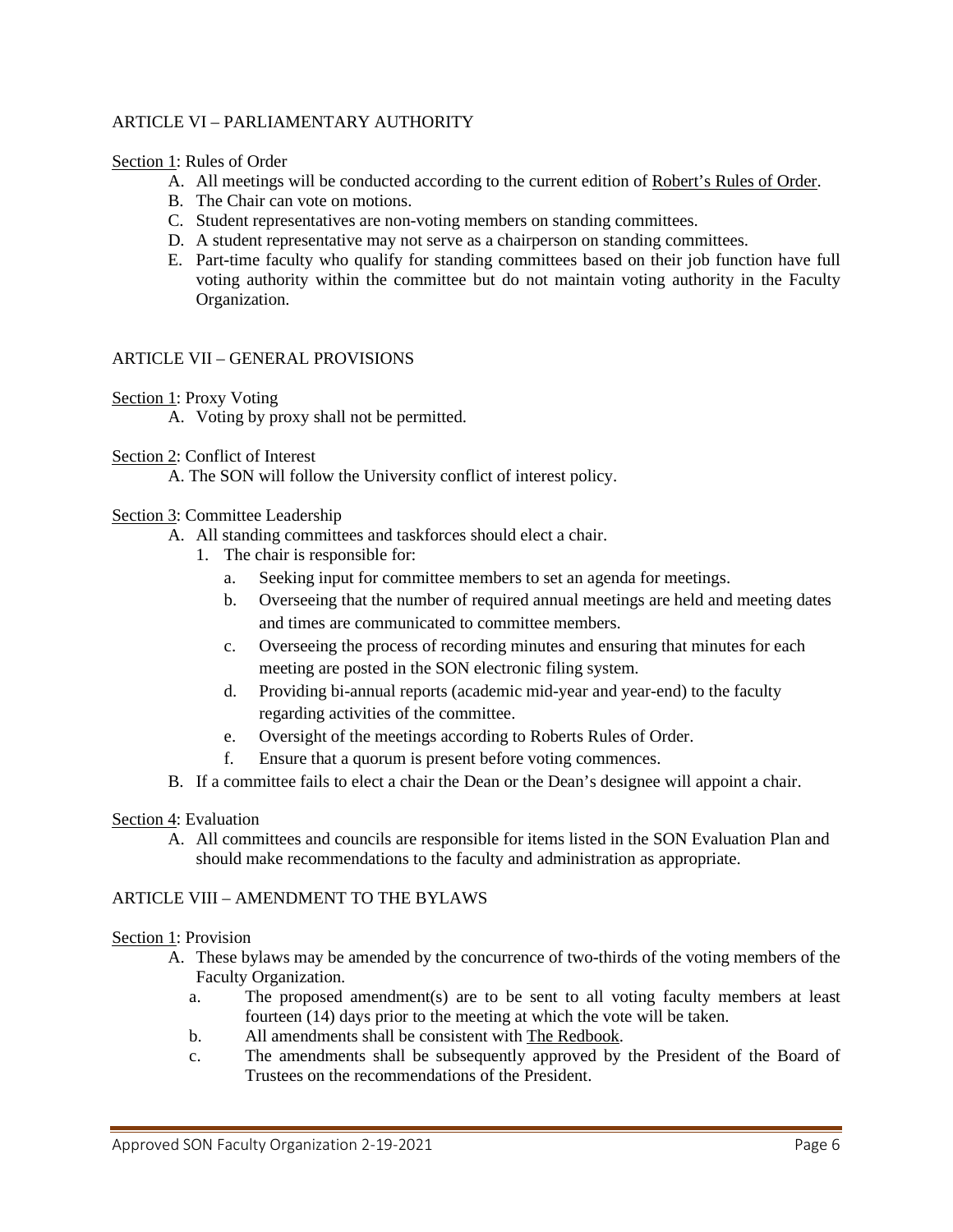## ARTICLE IX – STANDING COMMITTEES

Section 1: Membership

- A. Membership on all standing committees will be determined by election according to Article IV, Section 2.
- B. All standing committee members will serve staggered 2-year terms.
- C. Members whose terms are ending are eligible to run for reelection in the election preceding the end of their current term.

## Section 2: Committees

- A. APPOINTMENT, PROMOTION AND TENURE (APT)
	- 1. Membership:
		- a. 4 tenured faculty and 3 term faculty at the rank of associate professor and above with a maximum of 1/3 of membership to be board appointed administrators.
		- b. Dean ex officio
	- 2. Voting
		- a. Tenured faculty vote on promotion and tenure decisions for term, probationary, and tenured faculty at or below rank.
		- b. Term faculty vote on promotion decisions for term faculty at or below rank.
	- 3. Functions:
		- a. Establish and implement procedures related to faculty recruitment and appointment in consultation with the appropriate Associate Dean and in accordance with University policies.
		- b. Review credentials and submitted materials of faculty applicants for tenured, tenure-track, and academic term faculty at the rank of Associate or above.
		- c. Recommend candidate's appointment to the Dean.
		- d. Recommend candidate's rank and tenure status to the Dean.
		- e. Perform pre-tenure reviews at midpoint of probationary period for probationary faculty.
		- f. Perform periodic post-tenure 5-year reviews.
		- g. Recommend the award or denial of tenure to faculty members.
		- h. Make recommendations for promotion in rank.
		- i. Revise promotion and tenure criteria and submit to Faculty Organization as needed.
		- j. Propose policies related to appointments, promotion, and tenure; and submit to Faculty Organization as needed.

## B. RESEARCH AND SCHOLARSHIP COMMITTEE

- 1. Membership
	- a. 3 faculty, two of whom are tenured or probationary.
	- b. One to three SON students with preference to students representing different programs.
	- c. Associate Dean of Research who will be a voting member.
- 2. Functions
	- a. Recommend research and scholarship initiatives to address the mission of the SON.
	- b. Promote faculty and student development in research and scholarship.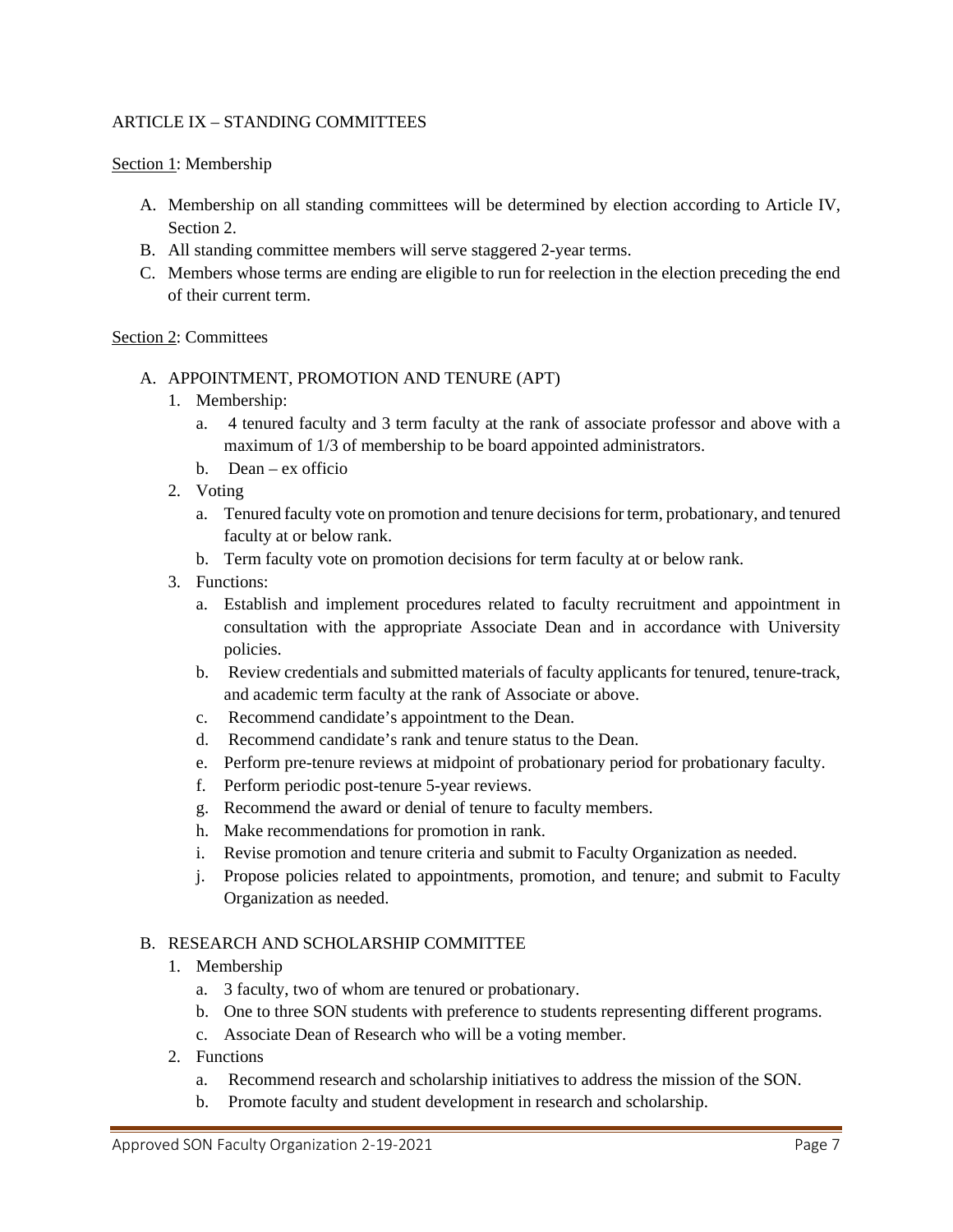- c. Promote student and faculty participation and collaboration in research and scholarship.
- d. Facilitate an annual research symposium.
- e. Recommend acquisition and distribution of research and scholarship resources.
- f. Participate in evaluation of the SON research and scholarship outcomes.
- g. Approve faculty and student internal research and scholarship funding awards.

# C. FACULTY COUNCIL

- 1. Membership
	- a. 5 members at least two of whom are tenured (with preference to at least one being a full professor), 1 who is probationary (must have attained three years of experience) and 2 who are term (must have attained five years of experience at the SON).
	- b. Board appointed administrators are not eligible for election.
	- c. Positions within committee include one chair and one chair-elect both of whom are required to be tenured.
- 2. Functions
	- a. Review and evaluate proposed changes to policies and procedures of importance to the SON faculty with the exception of policies that are handled by the Appointment, Promotion, and Tenure Committee.
	- b. Serve as a liaison between faculty and administration.
	- c. Provide a forum for faculty discussion of current or impending issues.
	- d. Assess the needs and concerns of faculty and translates into action plans or makes recommendations, as appropriate.
	- e. Review the aggregate expected faculty outcomes and ensure outcomes are congruent with institutional expectations.
	- f. Evaluate the aggregate faculty outcomes and make recommendations or implement improvement plans as needed.
	- g. Accept nominations and selects recipients for internal non-research awards and nominations for external non-research awards.
	- h. In cases where the annual performance evaluation is contested between the applicant and the Associate Dean: reviews the merit application and submits a recommendation to the Dean.
	- i. Consult with the Dean on Appointment of faculty to an administrative assignment.

# D. PRACTICE COMMITTEE

- 1. Membership
	- a. 2 faculty members who practice at a UofL SON faculty practice site.
	- b. Ex-Officio: Associate Dean for Practice and Service.
- 2. Functions
	- a. Develop annual goals and priorities for faculty practice.
	- b. Review and evaluate procedures regarding faculty practice.
	- c. Review the SON Faculty Practice Plan annually.
	- d. Approve faculty professional development funding awards related to faculty practice when funding is available.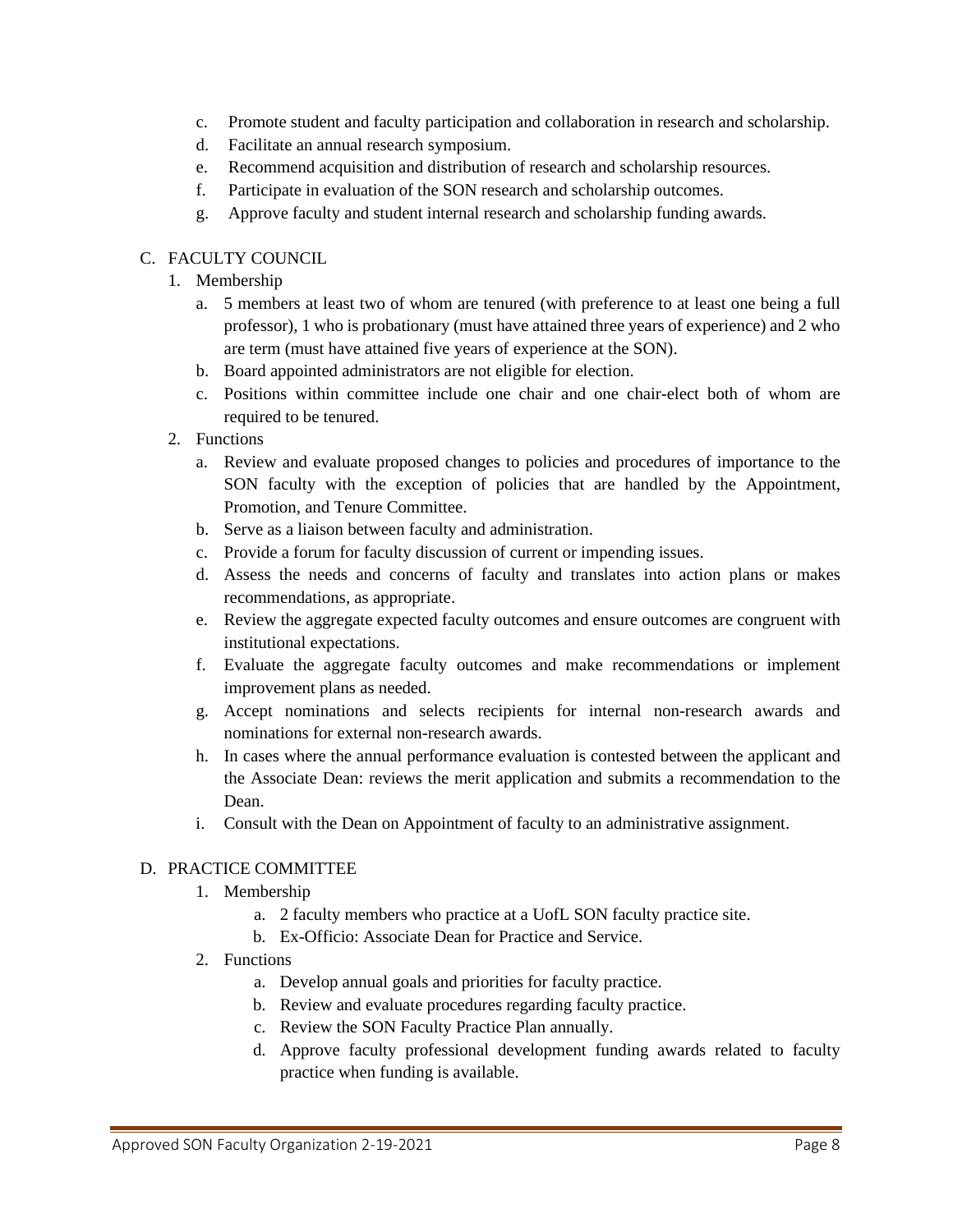## E. DIVERSITY COMMITTEE

- 1. Membership
	- a. 1 tenure/ probationary faculty member
	- b. 1 term faculty member
	- c. 1 staff member
	- d. Minority nursing student organization(s) faculty advisor(s)
	- e. Assistant Dean for Student Services
	- f. One to two SON students with preference for representation from different programs.
	- g. Ex-officio: Assistant Dean for Community Engagement and Diversity Inclusion.
- 2. Functions
	- a. Identify areas of educational programming that address issues of diversity.
	- b. Advocate for faculty, staff, and students in areas related to diversity and inclusion.
	- c. Advise the Dean on recruitment and retention of a diverse faculty, staff, and student body.
	- d. Recommend resources and services to ensure that all faculty, staff, and students' voices are heard and are part of an inclusive academic environment.
	- e. Advise the administration regarding the collection, review, and maintenance of SON diversity and inclusion data.
	- f. Represent the SON on the diversity committees at the University and Health Sciences Center levels.
	- g. Increase awareness of diversity and maintain an inclusive environment at the SON.

#### F. COMMUNITY ENGAGEMENT COMMITTEE

- 1. Membership
	- a. One faculty member with majority teaching in the undergraduate program
	- b. One advanced practice faculty member
	- c. Two other faculty members
	- d. ex-Officio Assistant Dean for Community Engagement and Diversity Inclusion
	- e. non-voting ad-hoc members
- 2. Functions
	- a. Evaluate the SON community engagement plan annually.
	- b. Strategically plan the SON's participation in community events held by the University's community partners.
	- c. Oversee communication to faculty regarding community engagement opportunities.

#### G. TECHNOLOGY COMMITTEE

- 1. Membership
	- a. Director of Technology
	- b. One graduate faculty member
	- c. One undergraduate faculty member
	- d. One staff member
	- e. Simulation Coordinator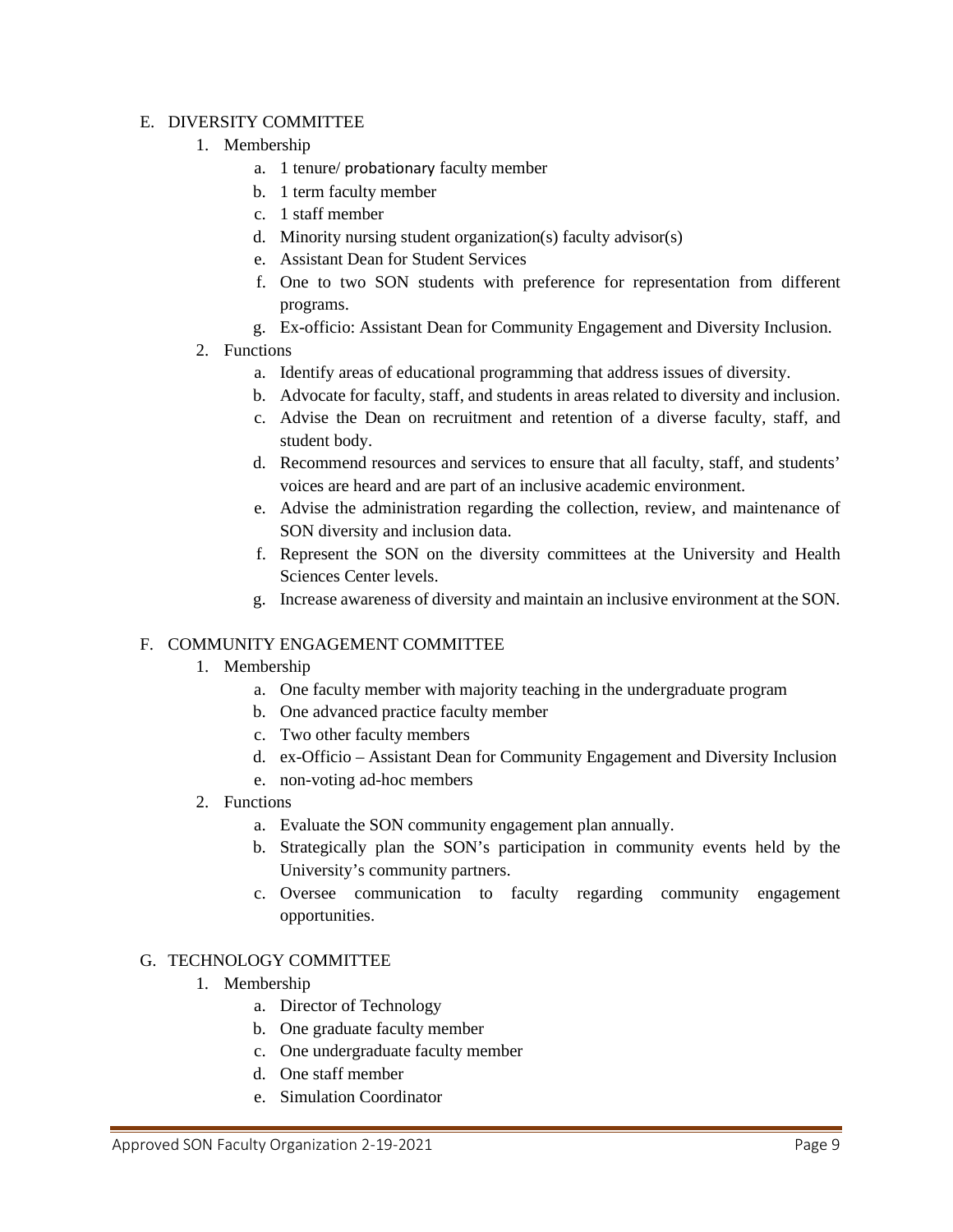- f. One SON student
- g. Ex Officio Simulation Director
- h. Ex Officio Associate Dean of Faculty
- i. Non-voting ad-hoc members
- 2. Functions
	- a. Implement and evaluate the SON technology plan.
	- b. Evaluate the strength and weaknesses of technology within the SON.
	- c. Make recommendations to administration regarding the technology needs of the SON.

## H. SIMULATION COMMITTEE

- 1. Membership
	- a. Director, Nursing Simulation
	- b. Owensboro Extension Simulation Coordinator
	- c. One undergraduate faculty member and one graduate faculty member with one having simulation certification
	- d. Technology specialist
	- e. Non-voting ad-hoc members
- 2. Functions
	- a. Develop goals and priorities for simulation activities annually.
	- b. Review and evaluate procedures regarding simulation.
	- c. Review and evaluate faculty development regarding simulation.
	- d. Review and evaluate equipment and space required for simulation.
	- e. Make recommendations to administration regarding the simulation needs of the SON.
	- f. Review and revise the Clinical Simulation Center Manual annually.

## I. ALUMNI AND DEVELOPMENT COMMITTEE

- 1. Membership
	- a. Two faculty members
	- b. Development Officer
	- c. One staff member assigned the duties of event planning.
	- d. 1-2 SON student members with a preference to students representing different programs.
	- e. Non-voting ad-hoc members
- 2. Functions
	- a. Serve as faculty and staff representatives to the SON Alumni Council and SON alumni events.
	- b. Work with the SON Alumni Council to develop a strategic plan for Alumni events and evaluate the plan annually.
	- c. Communicate alumni events and interface opportunities to faculty.
	- d. Work with SON marketing and development to develop marketing strategies for alumni events.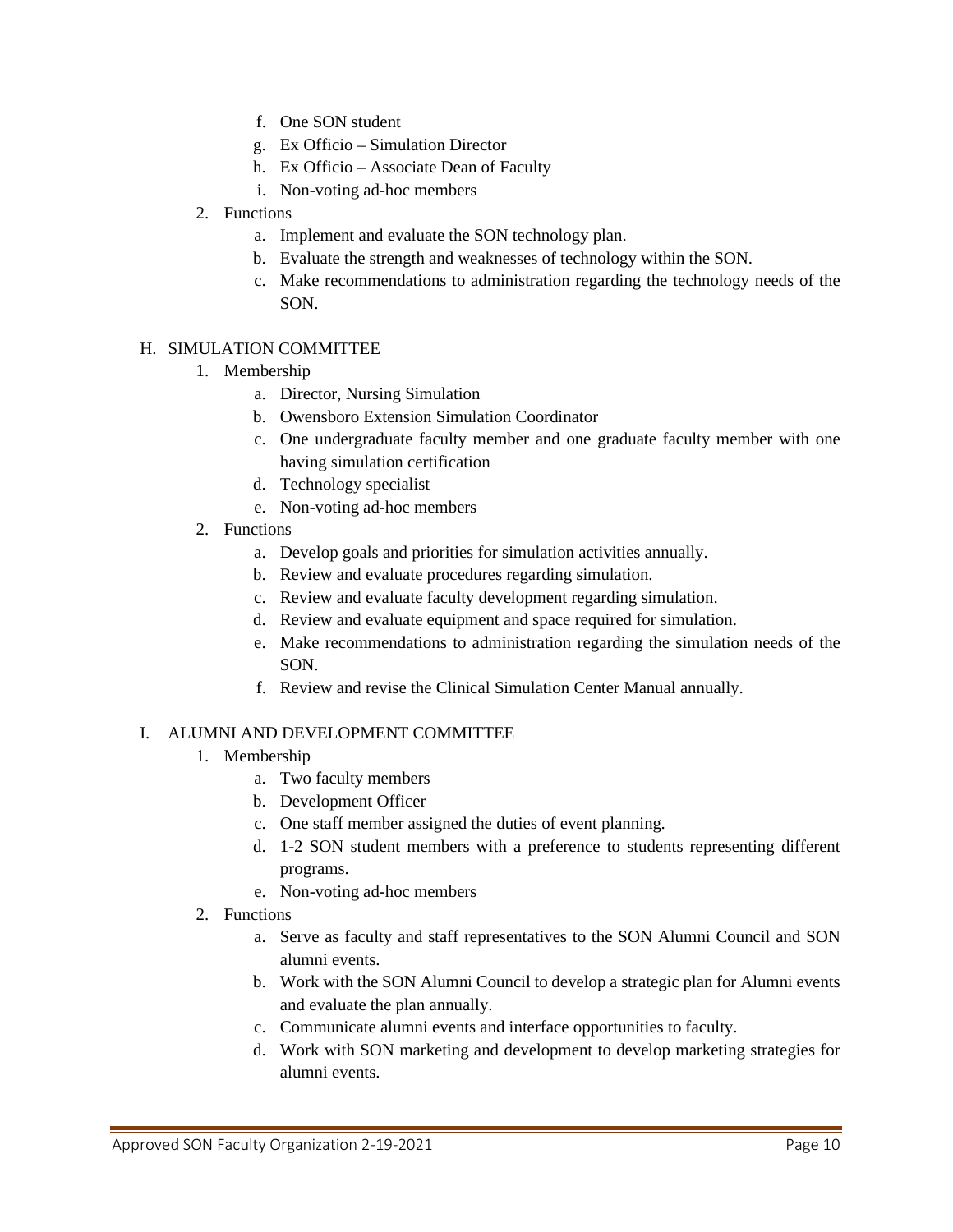e. Develop strategic and consistent communication with community health care entities to advance alumni development and communication.

## J. UNIT EFFECTIVENESS COMMITTEE

- 1. Membership
	- a. 1 tenured faculty member
	- b. 1 probationary faculty member
	- c. 2 term faculty members (greater than 3 years' experience)
	- d. 1 board appointed administrator
	- e. SON Director of Finance
	- f. Ex-officio: SON Associate Dean of Academic Affairs and Unit Effectiveness
	- g. Ex-officio: Dean
- 2. Functions
	- a. Evaluate and make recommendations regarding the SON Strategic Plan annually
	- b. Evaluate the SON mission and core values annually.
	- c. Advise the Dean on the faculty recommendations regarding the strategic plan, mission, and core values.
	- d. Annually review the SON budget from the perspective of the faculty and make recommendations to the Dean regarding the budget and its impact on SON faculty.
	- e. Conduct all faculty elections as dictated in Article IV: Sections 2 and 3 and election of faculty Senators and other elected positions within the University.
	- f. Review the bylaws annually and make recommendations to Faculty Organization as needed.

## K. Bachelor of Science in Nursing (BSN) ACADEMIC AFFAIRS COMMITTEE

- 1. Membership
	- a. 5 faculty who have a teaching assignment in the BSN program
	- b. 1-2 representatives from the Office of Student Services
	- c. BSN Louisville Program Director
	- d. BSN Owensboro Program Director
	- e. 1-3 BSN students with a preference to students who are represent different years or different programs
	- f. ex-Officio Associate Dean of Academics and Unit Effectiveness
- 2. Functions
	- a. Collaborates with the SON Office of Student Services to facilitate student recruitment, orientation and retention activities.
	- b. Approve BSN student admission and progression actions including petitions.
	- c. Review and recommend philosophy, framework, objectives and curriculum of the BSN to Faculty Organization.
	- d. Approve BSN student academic awards and scholarships in collaboration with the Dean's designee and/or SON Development Officer.
	- e. Propose BSN academic policies to the Faculty Organization.
	- f. Evaluate program policies and procedures for compliance with the SON and University of Louisville policies.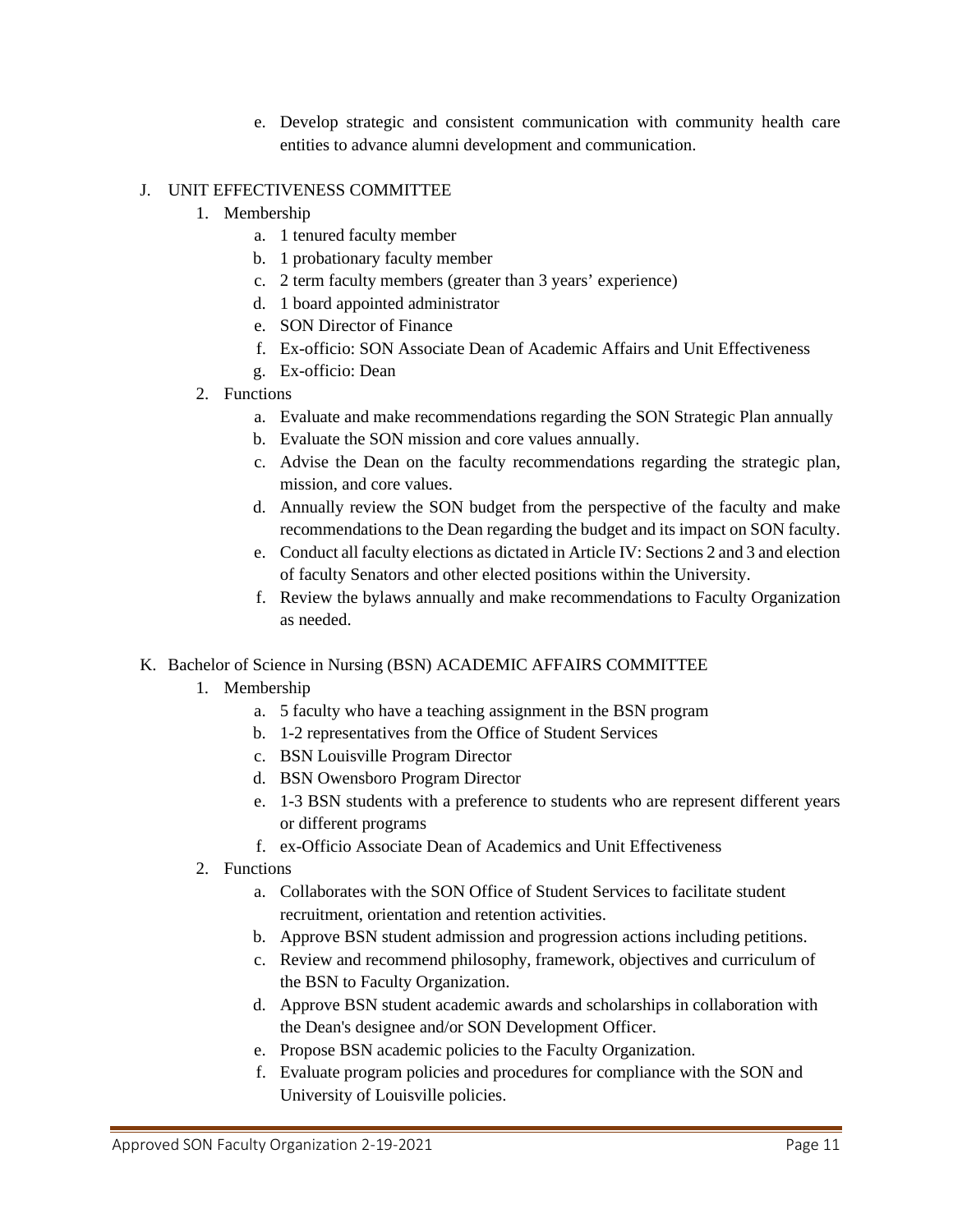- g. Evaluate program policies and procedures as they facilitate meeting program objectives and recommends revisions as necessary.
- h. Evaluate and determine procedures for admission and progression of students in BSN programs.
- i. Obtain input from the community of interest annually and as needed.
- j. Recommend acquisition and distribution of appropriate academic resources.
- k. Nominate a member to serve on the student grievance committee as needed in accordance with The Redbook.
- L. Master's Entry into Professional Nursing (MEPN) ACADEMIC AFFAIRS COMMITTEE
	- 1. Membership
		- a. 3 faculty who have teaching assignment in the MEPN program
		- b. 1-2 representatives from the office of student Services
		- c. MEPN program director
		- d. 1-2 MEPN students with preference to students who represent different years
		- e. ex-Officio Associate Dean of Academics and Unit Effectiveness
	- 2. Functions:
		- a. Collaborates with the SON Office of Student Services to facilitate student recruitment, orientation and retention activities.
		- b. Approve MEPN student admission and progression actions.
		- c. Review and recommend philosophy, framework, objectives and curriculum of the MEPN program to Faculty Organization.
		- d. Approve MEPN student academic awards and scholarships in collaboration with the Dean's designee and/or SON Development Officer.
		- e. Propose MEPN academic policies to the Faculty Organization.
		- f. Evaluate program policies and procedures for compliance with the SON and University of Louisville policies.
		- g. Evaluate program policies and procedures as they facilitate meeting program objectives and recommends revisions as necessary.
		- h. Evaluate and determine procedures for admission and progression of students in MEPN programs.
		- i. Obtain input from the community of interest annually and as needed.
		- j. Recommend acquisition and distribution of appropriate academic resources.
		- k. Nominate a member to serve on the student grievance committee in accordance with The Redbook.

## M. RN-BSN ACADEMIC AFFAIRS COMMITTEE

- 1. Membership
	- a. 3 faculty who have a teaching assignment in the RN-BSN program
	- b. 1-2 representatives from the Office of Student Services
	- c. RN-BSN program director
	- d. 1-2 RN-BSN students with preference to students who represent different years
	- e. Ex-Officio Associate Dean of Academics and Unit Effectiveness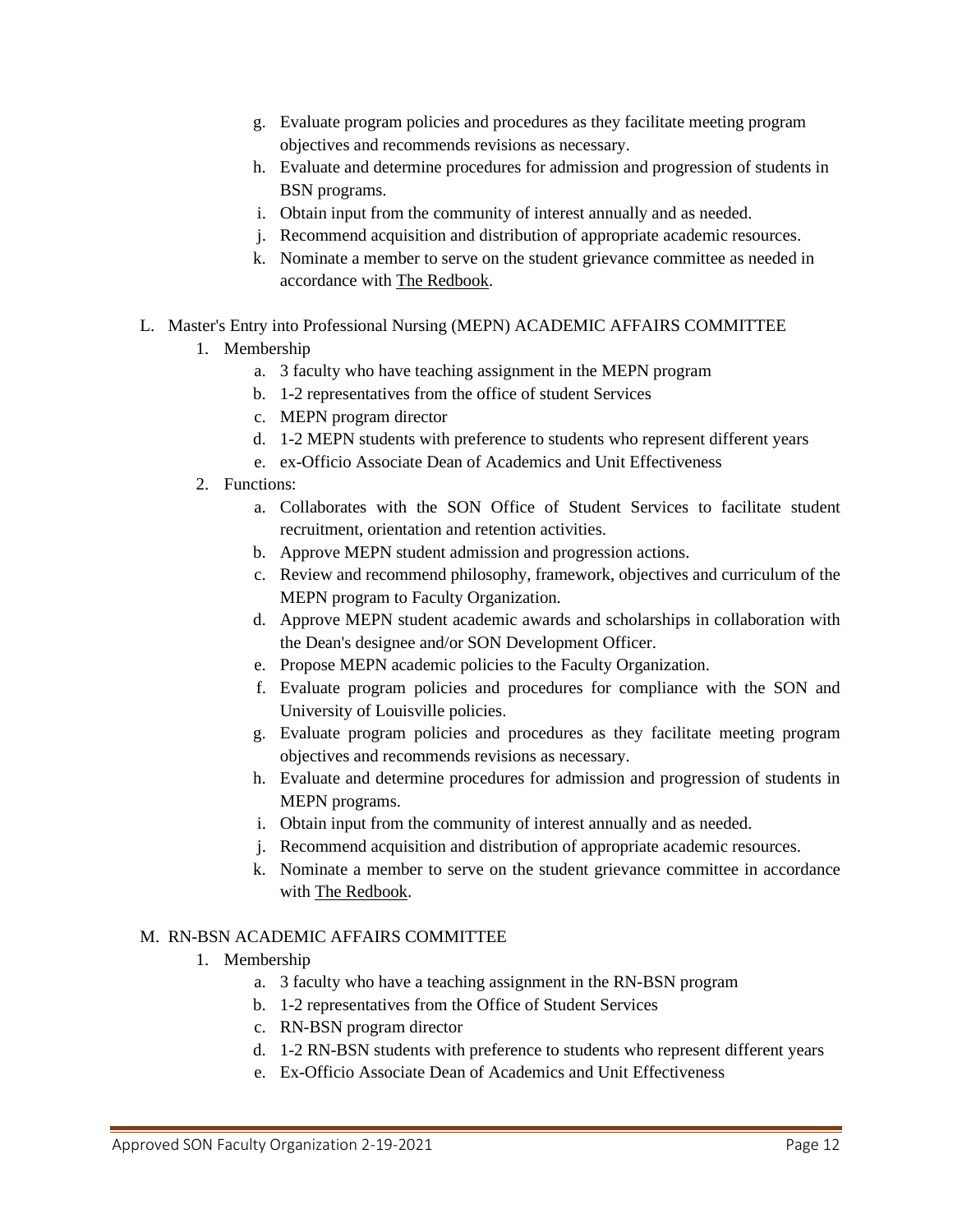- 2. Functions
	- a. Collaborates with the Office of Student Services to facilitate student recruitment, orientation and retention activities.
	- b. Approve RN-BSN student admission and progression actions.
	- c. Review and recommend philosophy, framework, objectives and curriculum of the RN-BSN program to Faculty Organization.
	- d. Approve RN-BSN student academic awards and scholarships in collaboration with the Dean's designee and/or SON Development Officer.
	- e. Propose RN-BSN academic policies to the Faculty Organization.
	- f. Evaluate program policies and procedures for compliance with the SON and University of Louisville policies.
	- g. Evaluate program policies and procedures as they facilitate meeting program objectives and recommends revisions as necessary.
	- h. Evaluate and determine procedures for admission and progression of students in the RN- BSN programs.
	- i. Obtain input from the community of interest annually and as needed.
	- j. Recommend acquisition and distribution of appropriate academic resources.
	- k. Nominate a member to serve on the student grievance committee in accordance with The Redbook.

## N. DNP ACADEMIC AFFAIRS COMMITTEE

- 1. Membership
	- a. Course coordinators of the DNP program clinical tracks
	- b. 2 faculty with teaching assignments in the DNP Program who are not currently serving as track coordinators
	- c. 1-2 representatives from the Office of Student Services
	- d. DNP program director
	- e. 1-3 DNP students with preference to students from different years
	- f. Ex-Officio Associate Dean of Academic Affairs and Unit Effectiveness
- 2. Functions
	- a. Collaborates with the Office of Student Services to facilitate student recruitment, orientation and retention activities.
	- b. Approve DNP student admission and progression actions.
	- c. Review and recommend philosophy, framework, objectives and curriculum of the DNP program to Faculty Organization.
	- d. Approve DNP student academic awards and scholarships in collaboration with the Dean's designee and/or SON Development Officer.
	- e. Propose DNP academic policies to the Faculty Organization.
	- f. Evaluate program policies and procedures for compliance with the SON and University of Louisville policies.
	- g. Evaluate program policies and procedures as they facilitate meeting program objectives and recommends revisions as necessary.
	- h. Evaluate and determine procedures for admission and progression of students in the DNP program.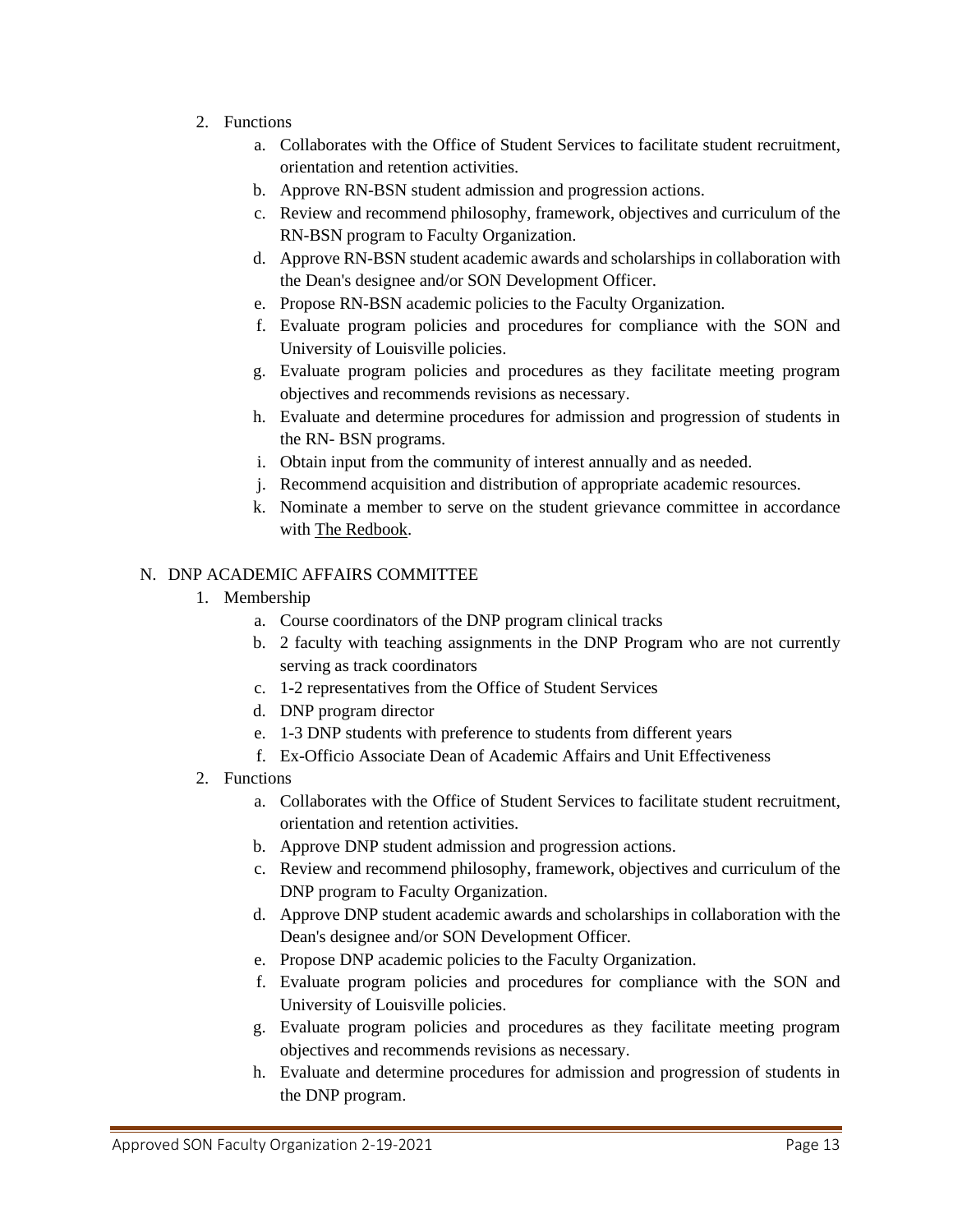- i. Obtain input from the community of interest annually and as needed.
- j. Recommend acquisition and distribution of appropriate academic resources.
- k. Nominate a member to serve on the student grievance committee in accordance with The Redbook.

# O. PhD ACADEMIC AFFAIRS COMMITTEE

- 1. Membership
	- a. 2 faculty who have a teaching assignment in the PhD program or are eligible to chair a PhD committee
	- b. 1 probationary faculty eligible to serve on PhD committees
	- c. 1-2 representatives from the Office of Student Services
	- d. PhD program director
	- e. 1-2 SON PhD student(s) with preference to students who represent different years
	- f. Ex-Officio Associate Dean of Research
- 2. Functions
	- a. Collaborates with the office of student services to facilitate student recruitment, orientation and retention activities.
	- b. Approve PhD student admission and progression actions.
	- c. Review and recommend philosophy, framework, objectives and curriculum of the PhD program to Faculty Organization.
	- d. Approve PhD student academic awards and scholarships in collaboration with the Dean's designee and/or SON Development Officer.
	- e. Propose PhD academic policies to the Faculty Organization.
	- f. Evaluate program policies and procedures for compliance with the SON and University of Louisville policies.
	- g. Evaluate program policies and procedures as they facilitate meeting program objectives and recommend revisions as necessary.
	- h. Evaluate and determine procedures for admission and progression of students in PhD programs
	- i. Obtain input from the community of interest annually and as needed.
	- j. Recommend acquisition and distribution of appropriate academic resources.
	- k. Nominate a member to serve on the student grievance committee in accordance with The Redbook.

## P. STUDENT GRIEVANCE COMMITTEE

- 1. Membership
	- a. 5 faculty members one each nominated from the BSN Academic Affairs Committee; RN-BSN Academic Affairs Committee; MEPN Academic Affairs Committee; DNP Academic Affairs Committee, and the PhD Academic Affairs Committee
- 2. Functions
	- a. To receive and make recommendations to the SON Dean on whether to hear formal student grievances.